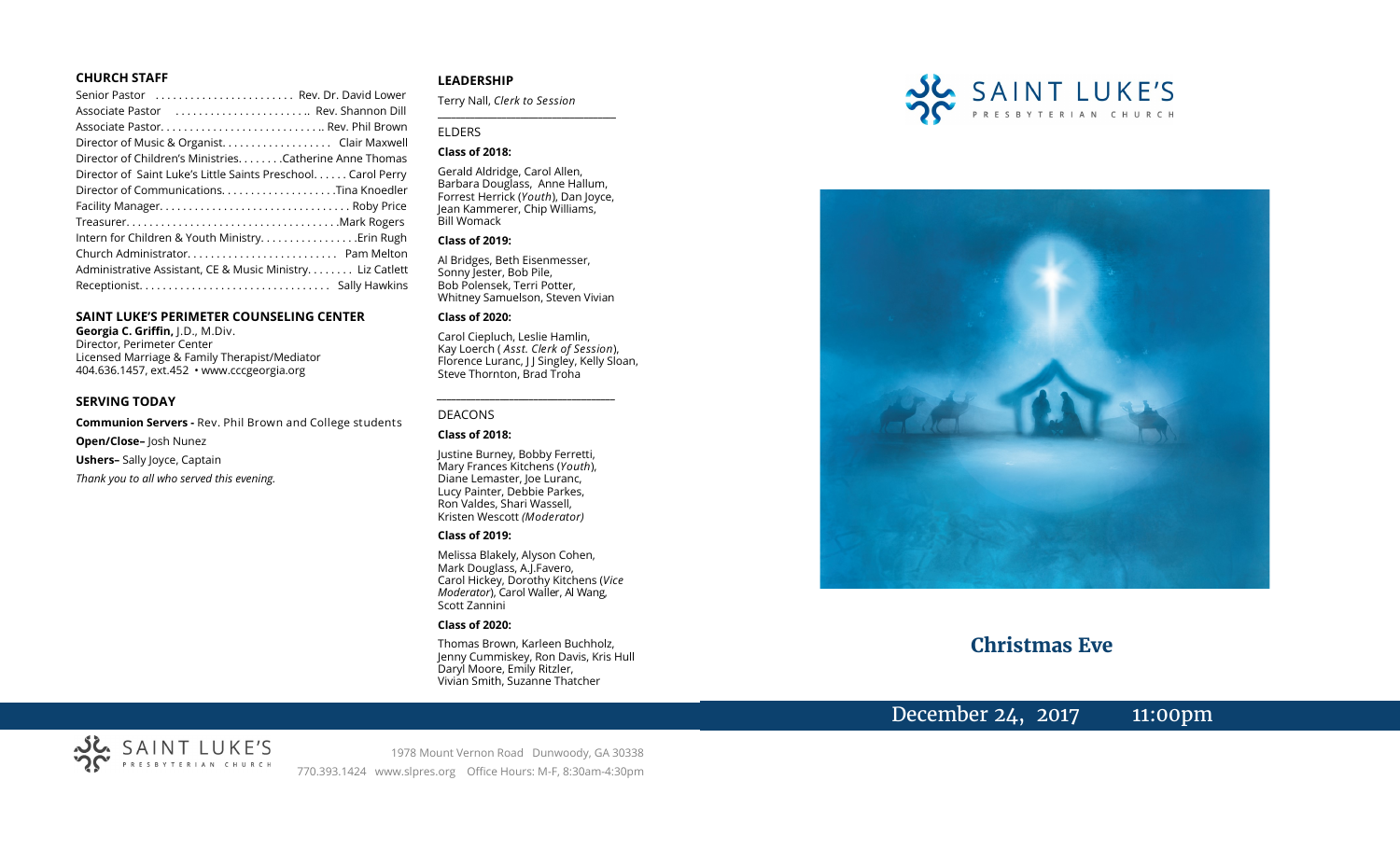

1978 Mount Vernon Road • Dunwoody, Georgia 30338 770.393.1424 • www.slpres.org

#### **December 24, 2017**  Christmas Eve

#### **Liturgical Color:** White

*Liturgical colors can orient us to the season of the church year and help to engage the sense of sight in worship. White is used for special feast days and communion.*

## **REGULAR SUNDAY SCHEDULE**

8:30am Chapel Communion Service 9:30am Sunday School 10:30am Sanctuary Worship Service *Nursery available at all services and Sunday School.*

## MISSION

Responding to God's call and empowered by the Holy Spirit, we invite all to join us in knowing, serving, and sharing Jesus Christ here and around the world.

VISION To be a beacon of faith, hope, and love– every member an active disciple in Christ's ministry.

### **WELCOME, GUESTS!**  We are delighted you are worshipping with us.

**DURING** the Welcome, please print the requested information on the Friendship Pad and pass the Friendship Pad down the pew.

**AFTER** the worship service, please join us outside the Chapel where our Pastors will be available to answer questions and provide you with a loaf of freshly-baked bread.

**FOR MORE** information about our programs, ministries or membership, please contact one of our Pastors at 770.393.1424, or visit our website: slpres.org.

## **THAT ALL MAY WORSHIP**

**ASSISTIVE** hearing devices, large print hymnals, large print bulletins and back cushions are available. Please contact an usher for further assistance.

**CHILDREN'S WORSHIP** notebooks

and lacing crosses are available on the table just outside the Chapel doors. For your convenience, there is a Family Restroom located in the hallway of the administrative offices, on the first floor, near the main lobby.

## **MERRY CHRISTMAS TARTAN TROT SPONSORS**

Scotty is making his list and checking it twice! Let us know if you have any questions and thank you so much for supporting the race! Rebecca Strickland and Laura Singley

**1) Register for the race** — Use your complimentary race registrations! It's a perk of being a Sponsor. Use them yourself or give them away. Register NOW to guarantee a race t-shirt. Here is the registration link: [http://](http://slpres.org/serve/tartan-trot/tartan-trot-sponsor-runner-registration/) [slpres.org/serve/tartan](http://slpres.org/serve/tartan-trot/tartan-trot-sponsor-runner-registration/)-trot/tartan-trot-sponsor -runner-[registration/.](http://slpres.org/serve/tartan-trot/tartan-trot-sponsor-runner-registration/)

**2) Pay your pledge** — Drop a check off in the collection plate or the church office. Be sure to write "Tartan Trot 2018" in the memo line.

**3) Measure Up**— Tell us your t-shirt size ([laurasingley@att.net\)](mailto:laurasingley@att.net), so you can sport your Tartan Trot gear around town.

**TARTAN IN TRAINING** — Get ready for the 2018 Tartan Trot with Tartan in Training, group runs scheduled for 8am on the following Saturdays: January 6, 13 and 20. Come and train for the 5k or 10k! We'll meet in the lobby and child care will be provided for church members. Not a runner? We've got options! Join us at Cyclebar at 2pm on Saturday, January 13. Rides will be \$20 and all proceeds will benefit Tartan Trot. Space is limited at Cyclebar, so please take a moment to register at: [https://](https://dunwoody.cyclebar.com/class-detail/?apptid=4551735) [dunwoody.cyclebar.com/class](https://dunwoody.cyclebar.com/class-detail/?apptid=4551735)-detail/?

[apptid=4551735](https://dunwoody.cyclebar.com/class-detail/?apptid=4551735) . Or, try a free bootcamp at 9:30am on Saturday, January 20, in the Great Hall. Bring water and a towel/mat. Kilts optional! Contact TJ McGoldrick, [tj.mcgoldrick@gmail.com](mailto:tj.mcgoldrick@gmail.com) to RSVP for these training events.

#### **OWLS CHRISTMAS PARTY RESCHEDULED** —

Same party details as before but now on Saturday, December 30 from 2-4pm at the home of John and Karleen Buchholz. Please bring an hors d'oeuvre to share with friends.

**NEW MEMBER CLASSES** — Our next classes to welcome of new members in January, will start on Sunday, January 7 and will run for three consecutive Sundays. New members will be welcomed on Sunday, January 28 by the Session and the congregation. Please contact David Lower at davidlower@slpres.org to RSVP.

**WOMEN'S RETREAT, MARCH 2-4, DILLARD HOUSE** — Registration is now open. Join us for a weekend of fellowship, fun and spiritual growth. Rev. Meredith Loftis will be the guest

speaker. Deadline to sign up is January 28. https://tinyurl.com/slpcwomensretreat2018 .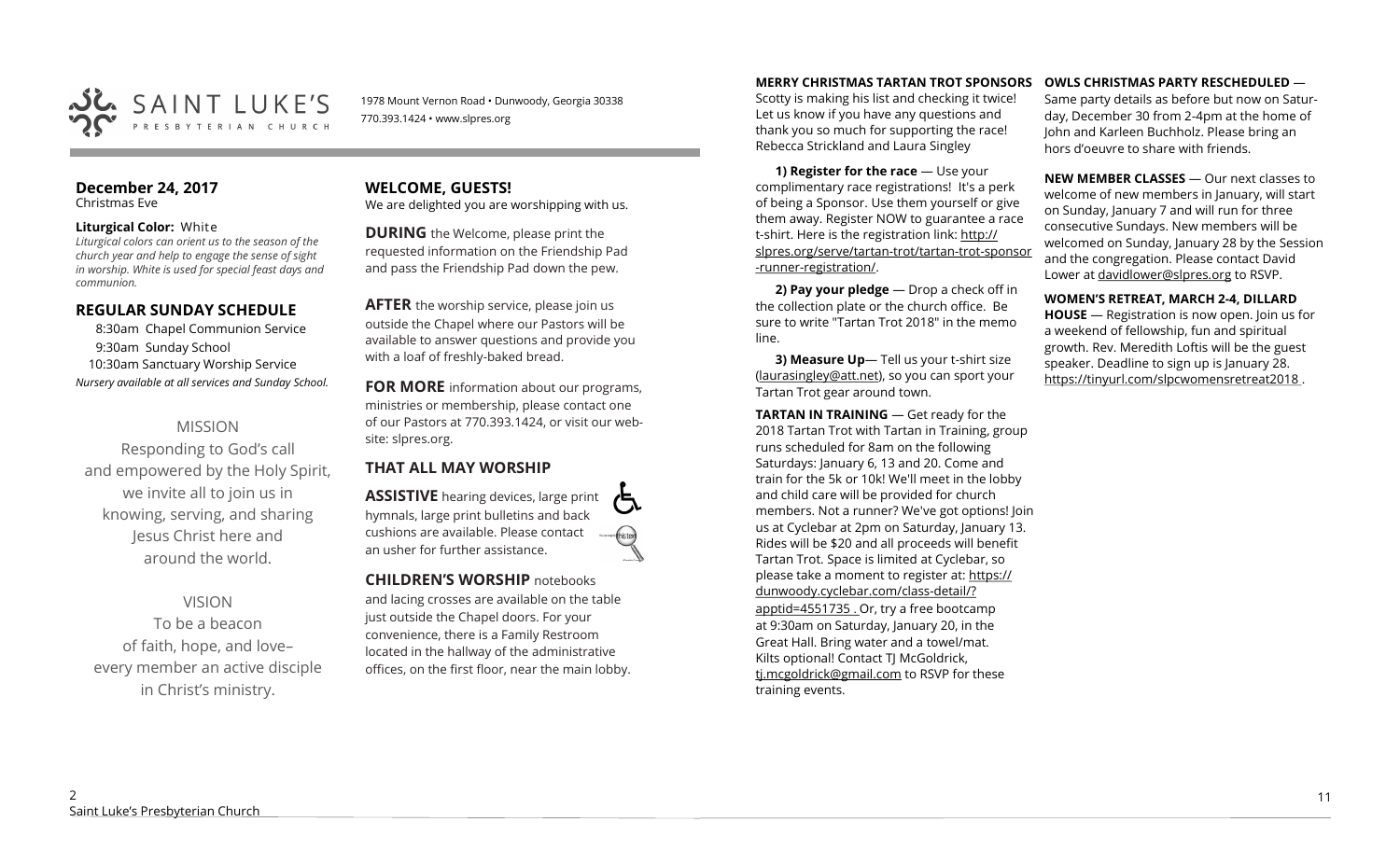# S P L A S H ! CHILDREN'S MINISTRIES

**Catherine Anne Thomas cathomas@slpres.org / 770.393.1424 ext. 228** 

#### **MARK YOUR CALENDARS FOR UPCOMING 2018 EVENTS**

Details to follow in future publications.

 Back to School Pizza Lunch, 11:30am, Sunday, January 7. Follow up meeting from "Conversations about Worship".

**\_\_\_\_\_\_\_\_\_\_\_\_\_\_\_\_\_\_\_\_\_\_\_\_\_\_\_\_\_\_\_\_\_\_\_\_\_\_\_\_\_\_\_\_\_\_\_\_\_\_\_\_\_\_\_\_\_\_\_\_\_\_\_\_\_\_\_\_\_\_\_\_\_\_\_\_\_\_\_\_\_\_\_\_\_\_\_\_\_\_\_\_\_\_\_\_\_\_\_\_\_\_\_\_\_\_\_** 

- **•** FEAST begins on Wednesday, January 17
- PW Sandwich Project is Sunday, January 21
- Boy Scout Sunday is also January 21
- VBS is June 11-14

# YOUTH MINISTRY

**Phil Brown philbrown@slpres.org / 770.393.1424 ext. 238**   $\_$  ,  $\_$  ,  $\_$  ,  $\_$  ,  $\_$  ,  $\_$  ,  $\_$  ,  $\_$  ,  $\_$  ,  $\_$  ,  $\_$  ,  $\_$  ,  $\_$  ,  $\_$  ,  $\_$  ,  $\_$  ,  $\_$  ,  $\_$  ,  $\_$  ,  $\_$ 

#### **HERE'S WHAT'S COMING UP IN YOUTH MINISTRY:**

### **PARENT RETREAT IN MONTREAT, FEBRUARY 9-11:**

[More information here](https://www.authenticparents.org/) on an amazing weekend to recharge, learn, and grow as parents with people from around the Southeast. [www.authenticparents.org.](http://www.authenticparents.org/) Let Phil know if you are interested in a roommate for the weekend. We have a female looking for a roommate too. It looks like the retreat housing is going to fill up so let's get those registrations in. **Registration price increase January 5.**

### **JANUARY 8 IS MT. TOP REGISTRATION DAY:**

More details coming next week. Registration will open at 8:00 pm on the Saint Luke's website. Spots will be filled on a first come-first serve basis. Dates: June 24-30, 2018. Total cost of the trip still TBD, but will be around \$325-\$350. \$150 deposit and paperwork due by February 1.

### **NEW HIGH SCHOOL RETREAT DATES:**

We had to reschedule the high school retreat due to the snow. New dates are March 16-18. Same details as before. Still going to Mt. TOP. Still, need adults to come along with us. The new registration page will be up next week.

### **CONFIRMATION CLASS:**

Typically for 8th graders in the spring semester. We will begin in January. Look for more information next week.

## **Preparation for Worship**

"Salvation is come, and hope is alive."

*~Luke 2:1-20, paraphrase*

## **Prelude** What Child Is This? *arr. Vince Guaraldi*

#### **Welcome and Announcements**

*If you are new to Saint Luke's today, welcome, we are so glad you are here! We have a gift of fresh bread we would love to give to you as a token of our gratitude. Please introduce yourself after worship to receive your welcome gift.*

*Please take the time now to fill out the Friendship Pads situated at the end of each pew. Write down your names and pass the pad down the pew, so that you may greet your pew neighbors by name and that we may know you are here.*

*Note about communion servers: Tonight college students have been invited by the session to serve communion. Thank you for your faithful prayers and support for them throughout the school year.* 

## **Call to Worship and Lighting of the Christ Candle**

**Processional Hymn #133\*** O Come, All Ye Faithful *ADESTE FIDELES Stanzas 1, 3 and 4* 

## **Prayer for Christmas Eve\***

**Emmanuel, God-With-Us,** 

**this is the night heaven's heart bursts open with joy, when you come to make all things new.**

**We thank you, loving God, for the gift of Jesus,** 

**light in darkness and hope of the world.**

**Forgive us for the times we lose sight of your presence and power.**

- **With all creation and with singing angels,**
- **we praise your name and rejoice in the birth of earth's salvation! Amen.**

## **Prayer for Illumination**

**First Lesson** Luke 2:1-7, *page 58 of the New Testament*

**Carol #115** Away in a Manger *MUELLER* 

**Away in a manger, no crib for his bed, the little Lord Jesus laid down his sweet head. The stars in the bright sky looked down where he lay the little Lord Jesus asleep on the hay.**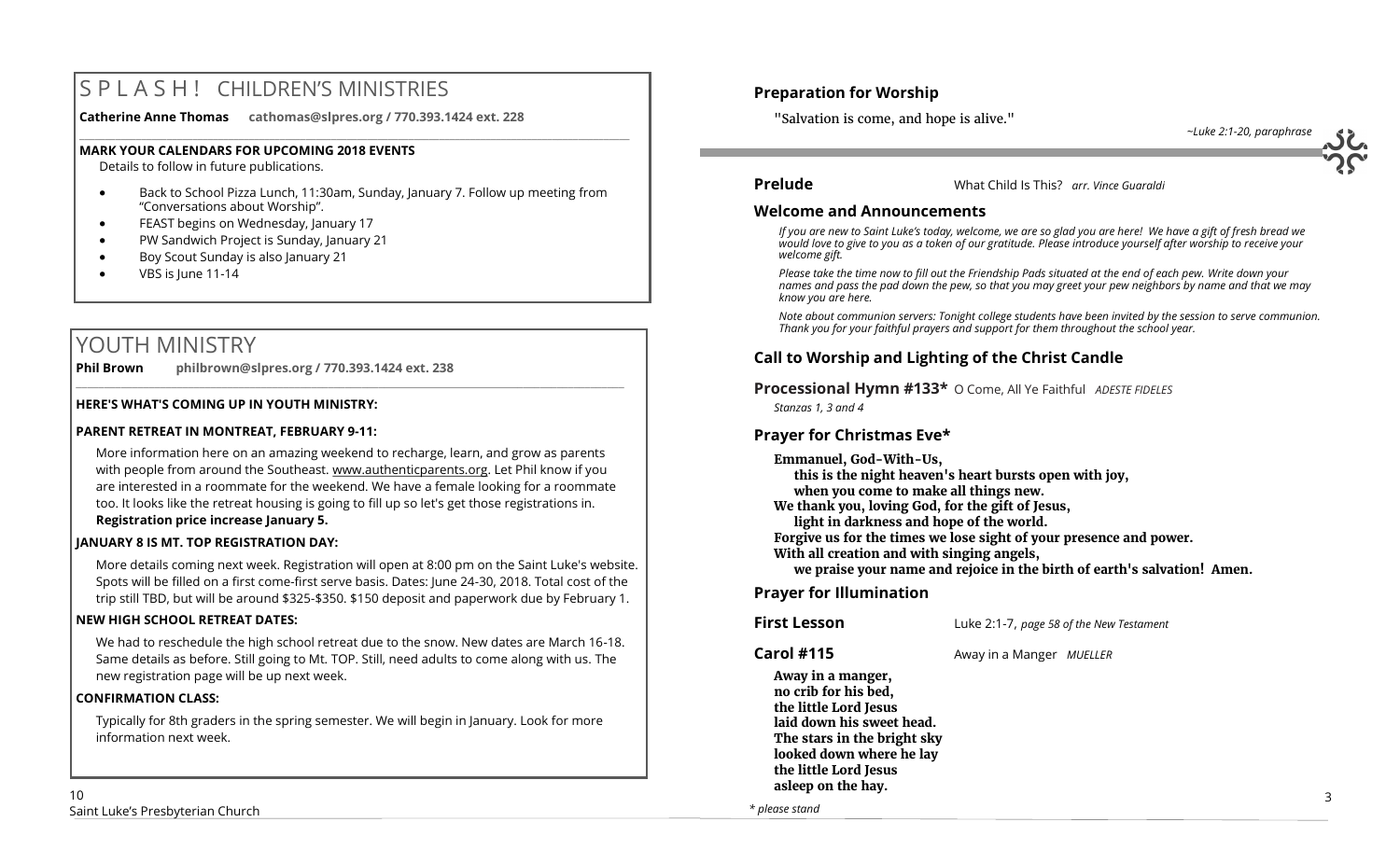| <b>Carol #119</b>                                                                                                                                                                                                                                                                                                                                                                                                               | Hark! The Herald Angels Sing MENDELSSOHN   |                      |  |
|---------------------------------------------------------------------------------------------------------------------------------------------------------------------------------------------------------------------------------------------------------------------------------------------------------------------------------------------------------------------------------------------------------------------------------|--------------------------------------------|----------------------|--|
| Hark! the herald angels sing<br>Glory to the new-born King.<br>Peace on earth and mercy mild<br>God and sinners reconciled.<br>Joyful, all ye nations, rise<br>Join the triumph of the skies<br>With angelic host proclaim<br>Christ is born in Bethlehem<br>Hark! the herald angels sing<br>Glory to the new-born King.                                                                                                        |                                            |                      |  |
| <b>Third Lesson</b>                                                                                                                                                                                                                                                                                                                                                                                                             | Luke 2:15-20, page 58 of the New Testament |                      |  |
| <b>Carol #113</b>                                                                                                                                                                                                                                                                                                                                                                                                               | Angels We Have Heard on High GLORIA        |                      |  |
| Angels we have heard on high,<br>Sweetly singing o'er the plains,<br>And the mountains in reply<br>Echoing their joyous strains.<br>Gloria, in excelsis Deo!<br>Gloria, in excelsis Deo!                                                                                                                                                                                                                                        |                                            |                      |  |
| <b>Special Music</b>                                                                                                                                                                                                                                                                                                                                                                                                            | O Holy Night Adolph Adam, arr. Mark Hayes  |                      |  |
| Sermon                                                                                                                                                                                                                                                                                                                                                                                                                          | God Shows Up                               | Rev. Dr. David Lower |  |
| Hymn #110*                                                                                                                                                                                                                                                                                                                                                                                                                      | Love Has Come BRING A TORCH                |                      |  |
| <b>Affirmation of Faith</b>                                                                                                                                                                                                                                                                                                                                                                                                     | From The Confession of 1967                |                      |  |
| In Jesus Christ, God was reconciling the world to himself.<br>Jesus Christ is God with humankind.<br>He is the eternal Son of the Father,<br>who became human and lived among us to fulfill the work of reconciliation.<br>God is present in the church by the power of the Holy Spirit<br>to continue and complete his mission.<br>Therefore, the church calls all people to be reconciled to God<br>and to one another. Amen. |                                            |                      |  |

**Second Lesson** Luke 2:8-14, *page 58 of the New Testament*

# ADULT MINISTRY

**Shannon Dill shannondill@slpres.org / 770.393.1424 ext. 229**   $\_$  ,  $\_$  ,  $\_$  ,  $\_$  ,  $\_$  ,  $\_$  ,  $\_$  ,  $\_$  ,  $\_$  ,  $\_$  ,  $\_$  ,  $\_$  ,  $\_$  ,  $\_$  ,  $\_$  ,  $\_$  ,  $\_$  ,  $\_$  ,  $\_$  ,  $\_$ 

## **ADULT SUNDAY SCHOOL**

Individual classes have begun. Please see the website for a full description of each class. (http://slpres.org/program-ministries/adult-ministry/sunday-school)

Faith Foundations: Room 232 House to House: Room 203 Seasons of the Spirit: Room 231/233 Soul Food: Room 234/236

### **FRIDAY MORNING MEN'S BIBLE STUDY**

Fellowship and Bible study every Friday from 6:40-8am in the Parlor with Dan Joyce.

## **BIBLE STUDY: "WAYFARERS"**

Come join David, Shannon or Phil as this week's preacher leads a study of the scripture for the upcoming Sunday's worship. Meet on Wednesdays at 10am in the church library.

 $\_$  ,  $\_$  ,  $\_$  ,  $\_$  ,  $\_$  ,  $\_$  ,  $\_$  ,  $\_$  ,  $\_$  ,  $\_$  ,  $\_$  ,  $\_$  ,  $\_$  ,  $\_$  ,  $\_$  ,  $\_$  ,  $\_$  ,  $\_$  ,  $\_$  ,  $\_$ 

# MUSIC MINISTRY

**Clair Maxwell clairmaxwell@slpres.org / 770.393.1424 ext. 227** 

## **CHOIR REHEARSALS ON WEDNESDAYS**

5:00-5:45pm Cherub Choir, Ages 4-5, *Yvonne Miller, Director*  5:00-5:45pm Westminster Choir, Grades 1-5, *Clair Maxwell, Director*  6:30-7:20pm Festival Ringers, Youth & Adults, *Clair Maxwell, Director*  7:30-9:00pm Chancel Choir, Youth & Adults, *Clair Maxwell, Director*

## **JOIN A CHOIR IN THE NEW YEAR!**

Chancel and Festival – resume January 3 Westminster and Cherub – resume January 17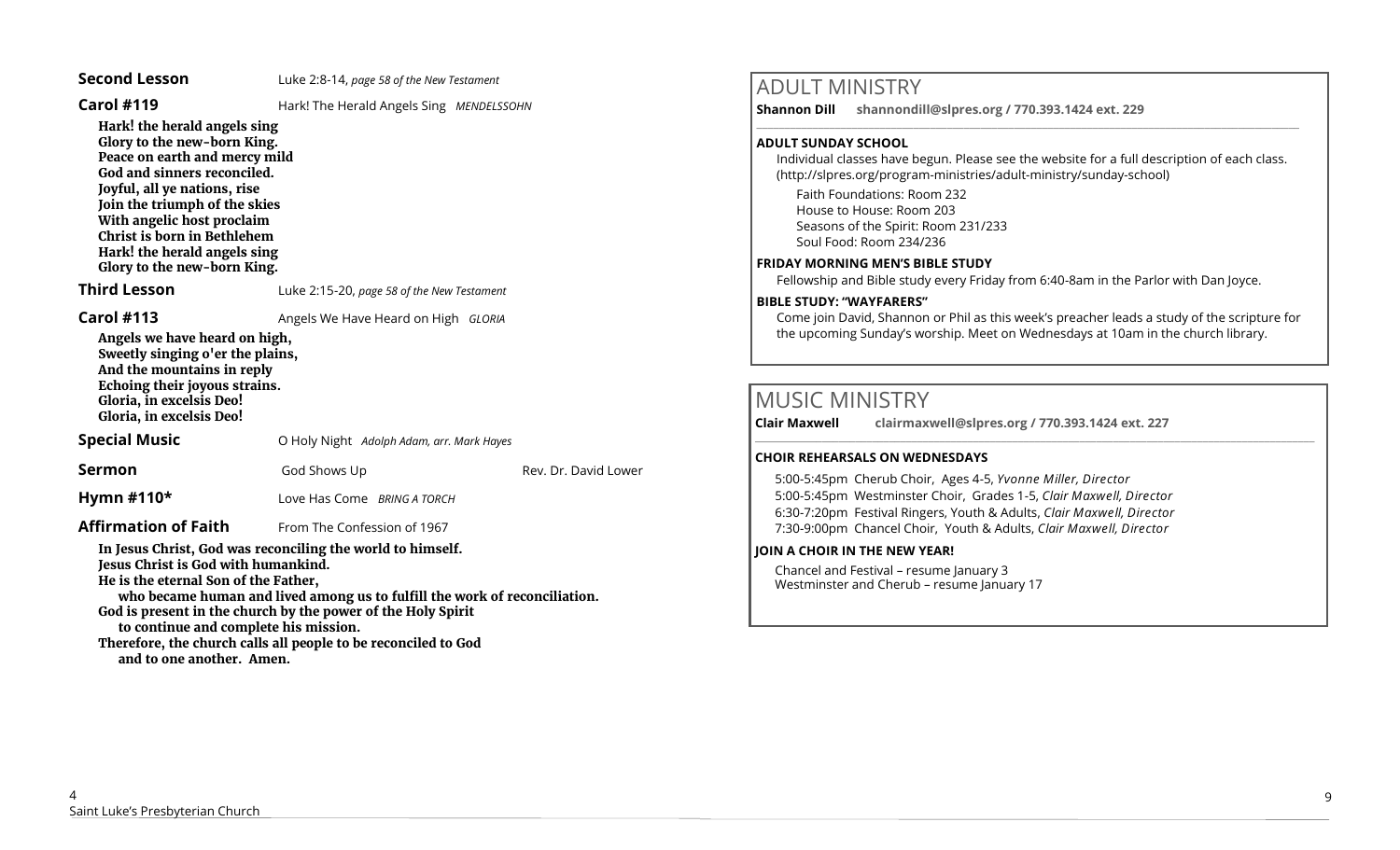## **Closing Hymn #134\*** Joy to the World *ANTIOCH*

## **Benediction\***

## **Passing the Peace of Christ\***

Leader: May the peace of Christ be with you. **People: And also with you.**

**Postlude\*** The Christmas Song Mel Torme, *arr. Vince Guaraldi*

*Worship Notes: Thank you to Ron Valdes for sharing his talent with us tonight. Music: All rights reserved. Reprinted under OneLicense.net (A-719333).* 

## **Prayers of the People\***

#### *responsively*

God of glory, by your grace a child has been born for us, Jesus Christ, the hope of all creation. We now make these prayers in his holy name. Jesus Christ, Light of the World, **be with people of faith and goodwill everywhere, and all who seek the way of peace.** Jesus Christ, born in a stable, **be with our brothers and sisters who are without shelter, food, family or friends tonight.** Jesus Christ, child of Mary and Joseph, **be with all mothers and fathers and nurturers and teachers throughout the world.** Jesus Christ, visited by shepherds, **be with our neighbors who work tonight and tomorrow, and all those who long to work.** Jesus Christ, greeted by kings, **be with the leaders and rulers of this world, and all who make decisions that affect the common good.** Jesus Christ, who became a refugee, **be with immigrants and refugees fleeing violence and oppression, seeking safety for their families.** Jesus Christ, who comes with healing hands, **be with our friends and family who are sick and homebound, those who are dying, and those who are mourning.** God of Light, we seal these prayers to you, along with the silent prayers of our hearts, with the great prayer that Jesus, our Savior and Lord, taught us, saying...

## **The Lord's Prayer\***

**Our Father, who art in heaven, hallowed be thy Name, thy kingdom come, thy will be done, on earth as it is in heaven. Give us this day our daily bread; and forgive us our debts, as we forgive our debtors; and lead us not into temptation, but deliver us from evil. For thine is the kingdom, and the power, and the glory, forever. Amen.**